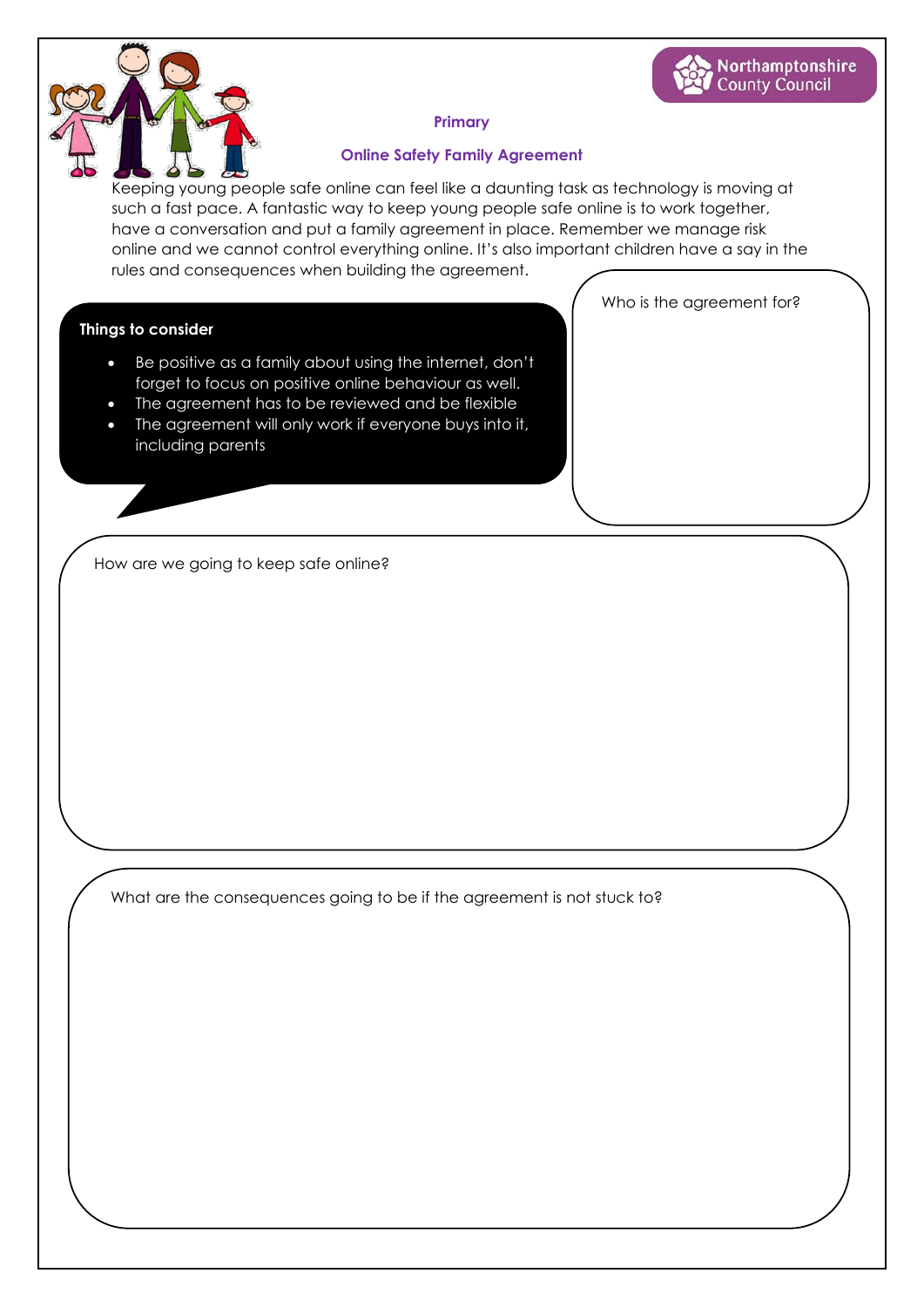

When will the agreement be reviewed?

Date of agreement

Signed

Notes or ideas

Make sure we all agree on a time limit, how long are we going to spend online?

Supporting, setting up and implementing the 4 D's at home is vital for primary children:

- **Digital free zones** keep technology out of bedrooms if we can, maybe use it in a family room, identify early on where technology is not allowed in the house, flat etc
- **Digital role models** parents and carers lead by example online and with digital usage
- **Digital sunset** ideally young people need to come away from technology 1 hour before they go to sleep, but pick your battles. What time do you think is appropriate for your children to come away from technology to get a good nights sleep?
- **Digital detox** as a family try a gadget free day or hour. Try no technology after 6pm or a certain time, have break before breakfast or in the morning, can dinner tables be digital free zones and have a break and a time out over dinner.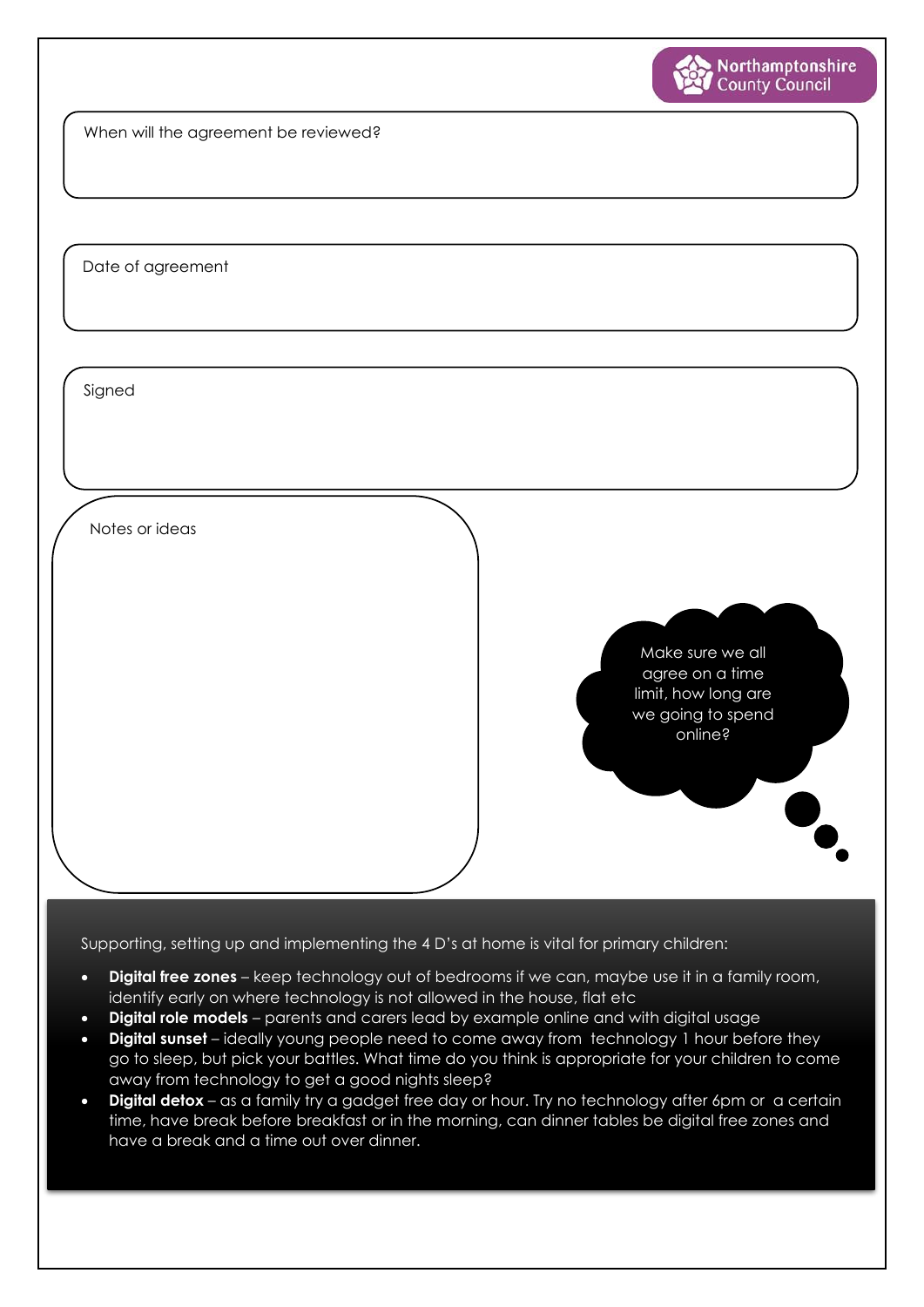



# **Secondary**

## **Online Safety Family Agreement**

Safeguarding teenagers online can be a real challenge as you want them to use the internet, gaming and social media but safely. A fantastic way to keep young people safe online is to work together, have a conversation and put a family agreement in place. Young people are going to push boundaries, *but don't get mad get curious*. We were all young once and it's not easy growing up in this digital world. We manage risk online and don't forget we cannot control everything online. It's vital young people have a big say in the rules and consequences when building the agreement.

### **Things to consider**

- Be positive as a family about using the internet, don't forget to focus on positive online behaviour as well.
- The agreement has to be reviewed and be flexible especially for teenagers
- The agreement will only work if everyone buys into it, including parents

Who is the agreement for?

How are we going to keep safe online?

What are the consequences going to be if the agreement is not stuck to?